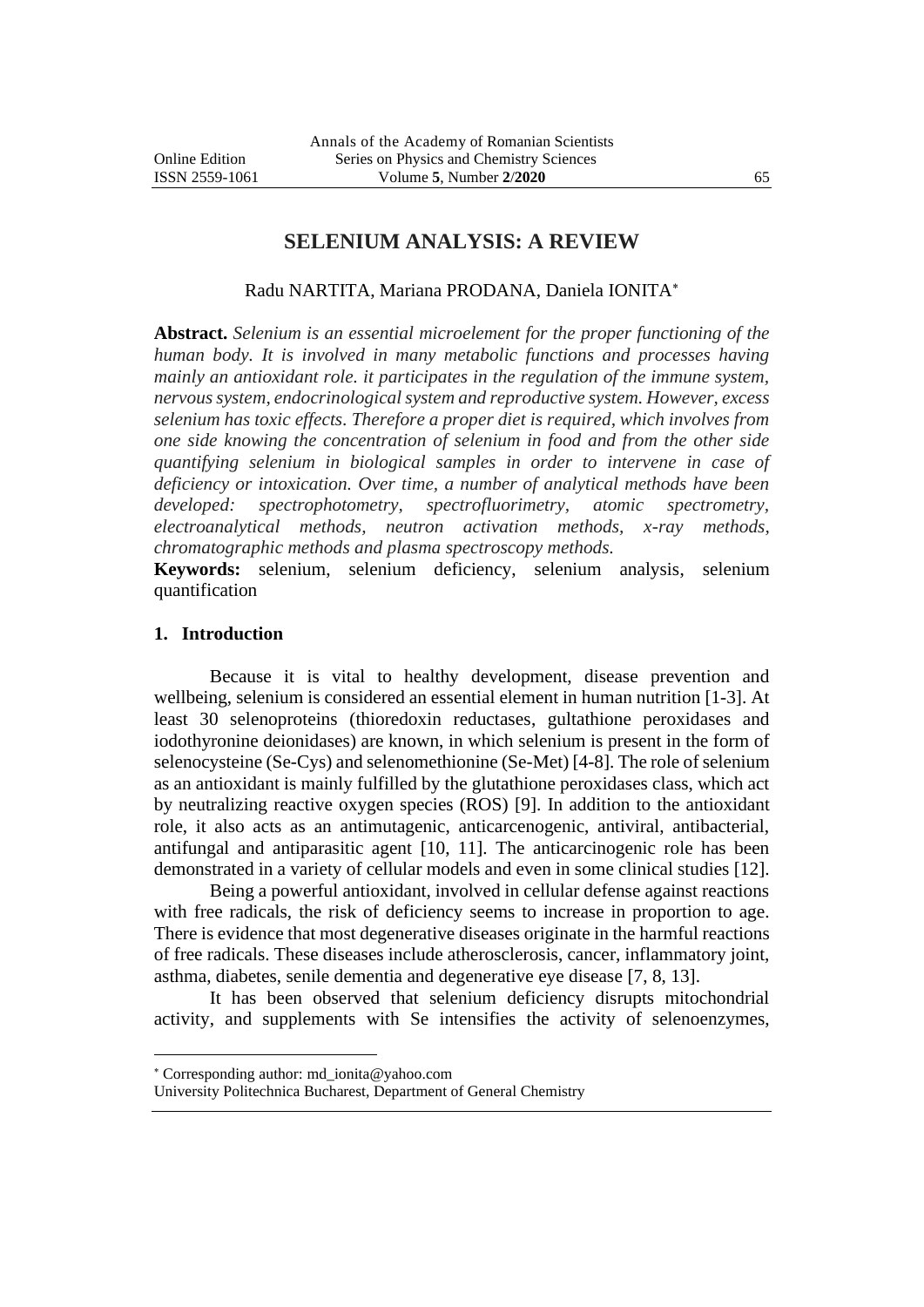protecting the integrity of the membrane system and the structure of mitochondria. The activity of the hormone glutathione peroxidase can be used as a predictive marker of semen quality, being a suitable tool to evaluate the fertilization capacity of sperms. Selenium deficiency can cause reproductive disorders, in some cases leading to infertility. The low concentration of this element in the seminal material is characterized by decreased sperm motility and a low amount of adenosine-5' triphosphate (ATP) enzymes, which is required for testicular development and spermatogenesis [2].

In addition, selenium inhibits viral cytotoxic effects through its antioxidant action [4, 10, 14]. Selenium deficiency promotes the mutation, replication and virulence of RNA viruses. In a selenium-rich region of China, recovery rates were observed to be three times higher than average compared to other regions where selenium levels are lower, regarding SARS-CoV-2 infection [15] . Given the influence of selenoproteins on viral pathogenicity through the cellular and viral mechanisms in which they are involved, a correlation between pathogenicity and increased mortality was observed in SARSCoV-2 infection [14, 16]. Patients with COVID-19 who have severe forms of the disease or pre-existing comorbidities may benefit from a selenium-rich diet or the administration of selenium-containing dietary supplements [16]. In addition to selenium deficiency which is directly associated with two syndromes [17] (Keshan's disease and Kasihn-Beck disease), excess selenium has toxic effects. Excess selenium can have as side effects nausea, vomiting, diarrhea, fatigue, skin lesions, muscle spasms, neurological disorders and even death [10, 18, 19].

The daily recommended dose in USA is 20 µg/day for children under 3 years of age and up to 55  $\mu$ g/day for adults. These values can be increased to 60  $\mu$ g/day for pregnant women and 70  $\mu$ g/day for breastfeeding women [20]. The dose recommended for adults by the World Health Organization (WHO) is 50  $\mu$ g/day for adults. At around 1500  $\mu$ g/day toxic effects begin to appear [21]. The necessary selenium is obtained through a balanced diet, with an adequate selection of meat, vegetable and dairy products. Proper assimilation of selenium from these foods depends on the bioavailability, bioaccessibility and bioactivity of the compounds per se [22].

Some food matrices were analysed after digestion with concentrated nitric acid and hydrogen peroxide in a Milestone microwave digestion system. <sup>78</sup>Se isotope was quantified on an Agilent 7800 ICP-MS in helium collision mode by the use of an octopole based cell with <sup>74</sup>Ge as internal standard. The results obtained are presented in Table 1. In view of the above, quantification of selenium in biological materials may become clinically imperative in situations of excessive or insufficient intake. Also, the quantification of selenium in food matrices is an important topic in order to establish a proper diet.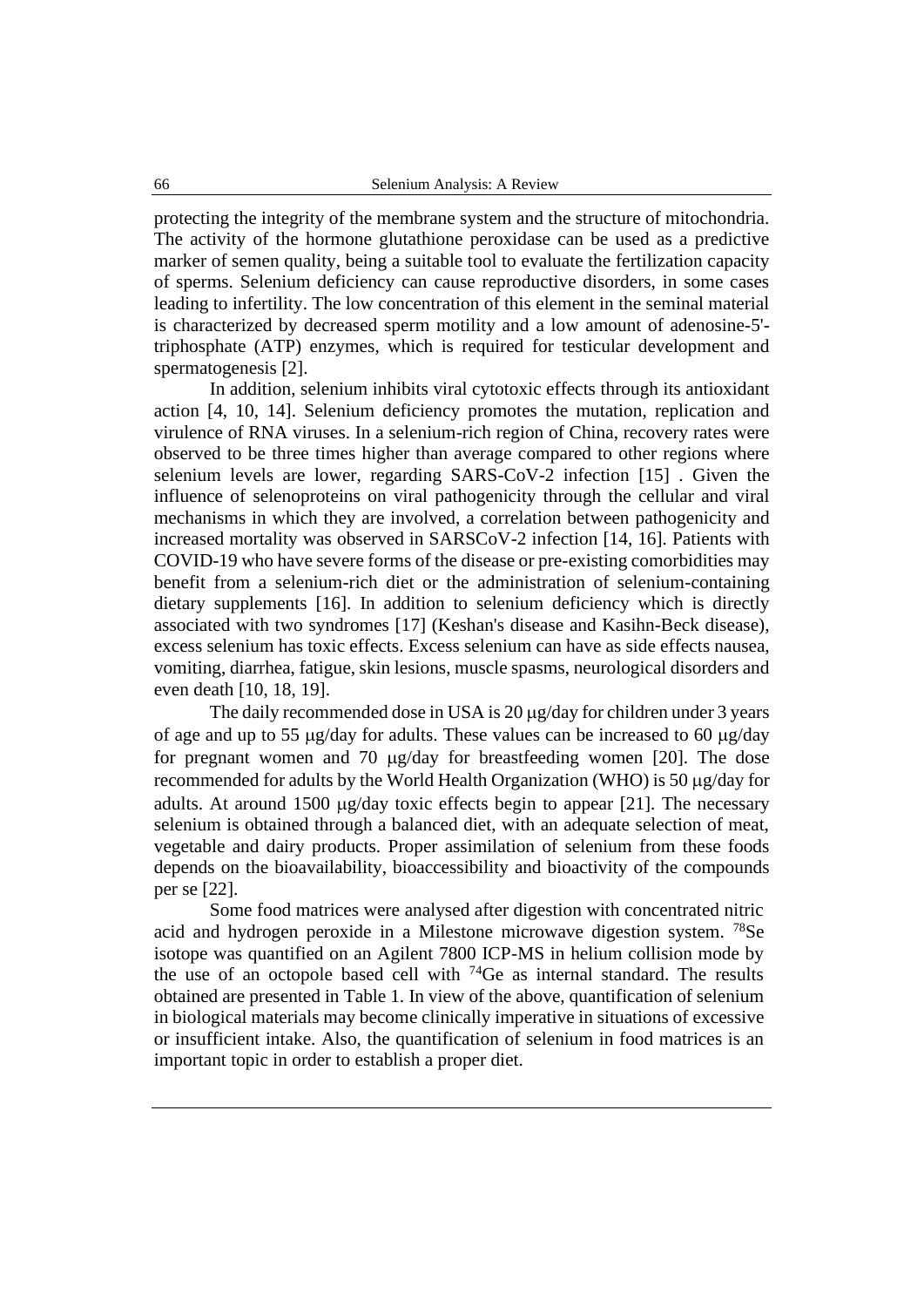| <b>Food matrix</b>                             | Selenium content (mg/kg) |
|------------------------------------------------|--------------------------|
| Mixed nuts (peanuts, almonds, walnuts, cashew) | 3.84                     |
| Shiitake mushrooms                             | 0.39                     |
| Green salad                                    | < 0.02                   |
| Tomatoes                                       | < 0.02                   |
| Potatoes                                       | < 0.02                   |
| Apples                                         | < 0.02                   |
| <b>Bananas</b>                                 | 0.04                     |
| Pork meat                                      | 0.27                     |
| Cow meat                                       | 0.21                     |
| Chicken meat                                   | 0.17                     |
| Fish meat                                      | 0.14                     |
| Canned tuna                                    | 0.81                     |
| Eggs                                           | 1.07                     |
| Oat cereals                                    | 0.11                     |
| Hard goat cheese                               | 0.06                     |
| Whole milk                                     | 0.03                     |

**Table 1.** Selenium content from some food matrices

## **2. Sample preparation**

In general, sample preparation is one of the most important steps in determining trace elements. The selection of the appropriate digestion method is critical in the analysis of substrates containing organic selenium compounds. Some digestion methods may work for some, but not necessarily for all substrates, errors usually occur when determinations are made on organic matrix, the accuracy, precision and repeatability of analytical methods being negatively influenced by the digestion process, if it is not performed properly [23].

An interesting alternative is the traditional liquid-liquid extraction and, more recently, the extraction mediated by colloidal mycelium. The critical point is the temperature above which the aqueous solutions of nonionic surfactant are disturbed. The micelles of such nonionic surfactants known as Triton X-100 or X-114 have a non-polar core and an extended polar layer, in which both the extracted solvents and the extracted complexes can be solubilized. Above the critical point, the solution is separated into two phases, a rich phase containing a high concentration of surfactant in a small volume and a poor phase, with a surfactant concentration close to the critical micellar concentration (CMC). The hydrophobic species (hydrophobic organic compounds or metal ions after reaction with a suitable hydrophobic ligand) present in the sample are able to interact with the mycelium, thus being concentrated in the small volume of the surfactant-rich phase. This procedure is called "cloud point extraction" (CPE) [7].

Atomic absorption with hydride generation and atomic fluorescence spectrometry are techniques that possess the advantages of high sensitivity and versatility. Selenium is reduced from Se(VI) to Se(IV), usually by heating with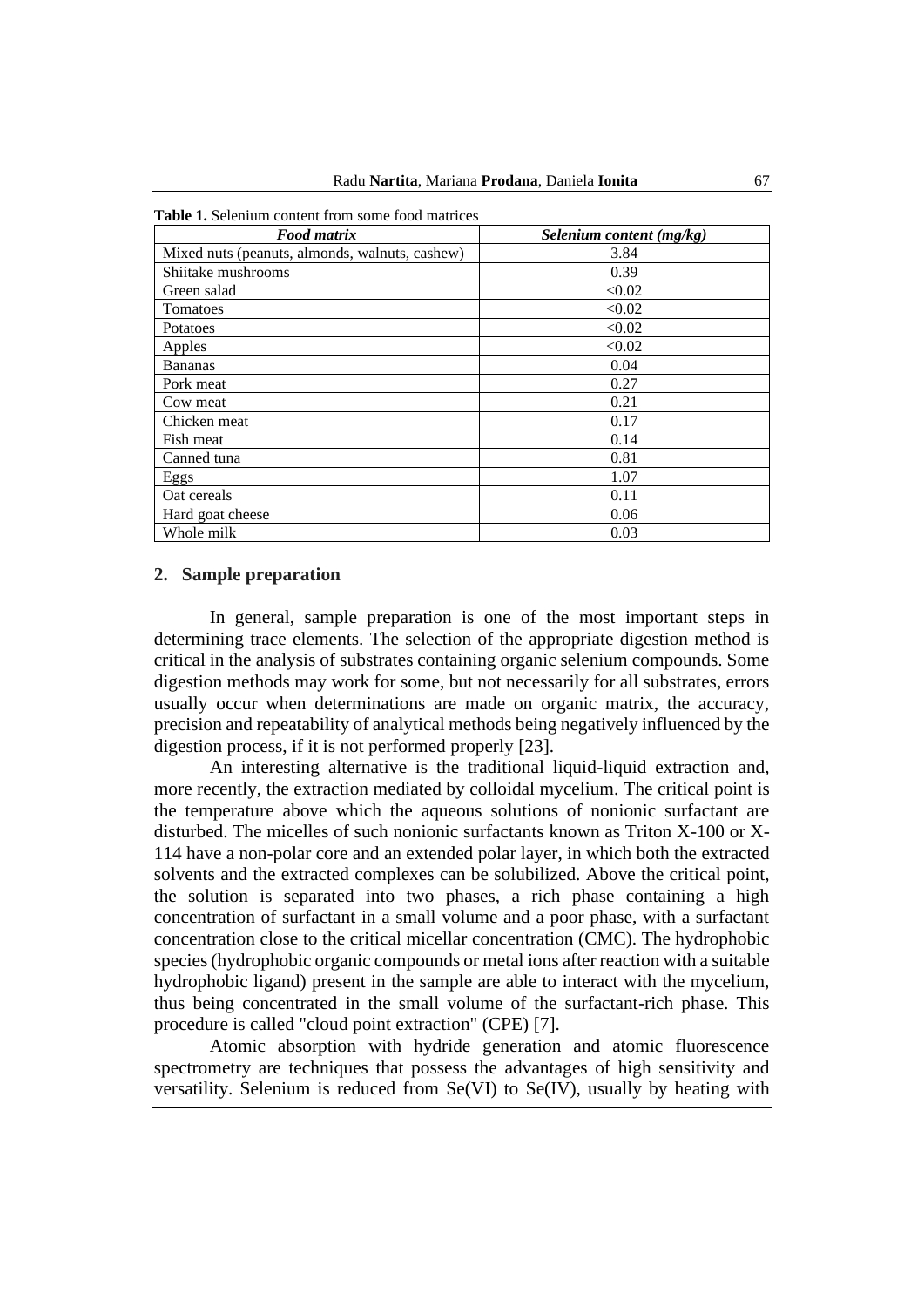hydrochloric acid and then Se(IV) is converted to hydrogen selenide by reduction with sodium borohydride. The hydride is transported by a gas stream (usually argon) to a cell in the light beam of an atomic absorption spectrometer. The cell is heated either electrically or by a flame to oxidize selenium from hydride to elemental selenium. Temperatures of about 850° C are required. All samples, blood, plasma, urine and tissues can be treated equally well by this technique [19]. The mixture of nitric-perchloric acid or the mixture of nitric-perchloric-sulfuric acid has proven to be the most effective method of preparing samples for HG-AAS [24].

Research to improve extraction has led to the development of microextraction (ME) techniques, which involve simple pre-concentration with low costs. Of all the MEs, dispersive liquid-liquid microextraction is the most favorable for selenium. On the other hand, atomic absorption spectrometry was the most commonly used instrumentation. Selenium and ME have rarely been coupled to spectrophotometry and X-ray spectrophotometry methods. Another technique used was a double preconcentration process consisting of microextraction before preconcentration, followed by the determination of selenium using cathodic stripping voltammetry (ME-CSV) [25].

Several methods for selenium microextraction have been developed, such as dispersive liquid-liquid microextraction (DLLME), ultrasound assisted emulsification and dispersive liquid-liquid microextraction (USAE-DLLME), ionic liquid dispersive microextraction (ILDME), ultrasound assisted emulsification and ionic liquid dispersive liquid-liquid microextraction (USA-IL-DLLME), dispersive solid phase microextraction (DSPME) and electrochemically controlled in tube solid phase microextraction (EC-in-tube-SPME) [25]. Some studies have described the use of formic acid in sample preparation prior to analysis, including analytical methods using inductively coupled plasma mass spectrometry (ICP-MS), electrothermal atomic absorption spectroscopy (ET-AAS), inductively coupled plasma optical emission spectrometry (ICP-OES) and inductively coupled plasma mass spectrometry with electrothermal vaporization (ETV-ICP-MS) [2].

For the determination of selenium both by UV-VIS spectrophotometry and by ICP-MS, open system digestion techniques have been reported [10], [18], but the digestion of samples with nitric acid and hydrogen peroxide is most frequently used in closed microwave system [4]. Also, biological samples were analyzed on ICP-MS such as serum and breast milk without prior digestion, by dilution with nitric acid and TritonX-100, and blood samples by dilution with ammonium hydroxide solution, disodium EDTA and TritonX -100 [26].

For the analysis of different species of selenium by HPLC-ICP-MS, the extraction method is more complicated and involves boiling in water, the use of Tris-HCl buffer, acid hydrolysis and enzymes such as proteases, pronases, proteinases and protease-lipases [4].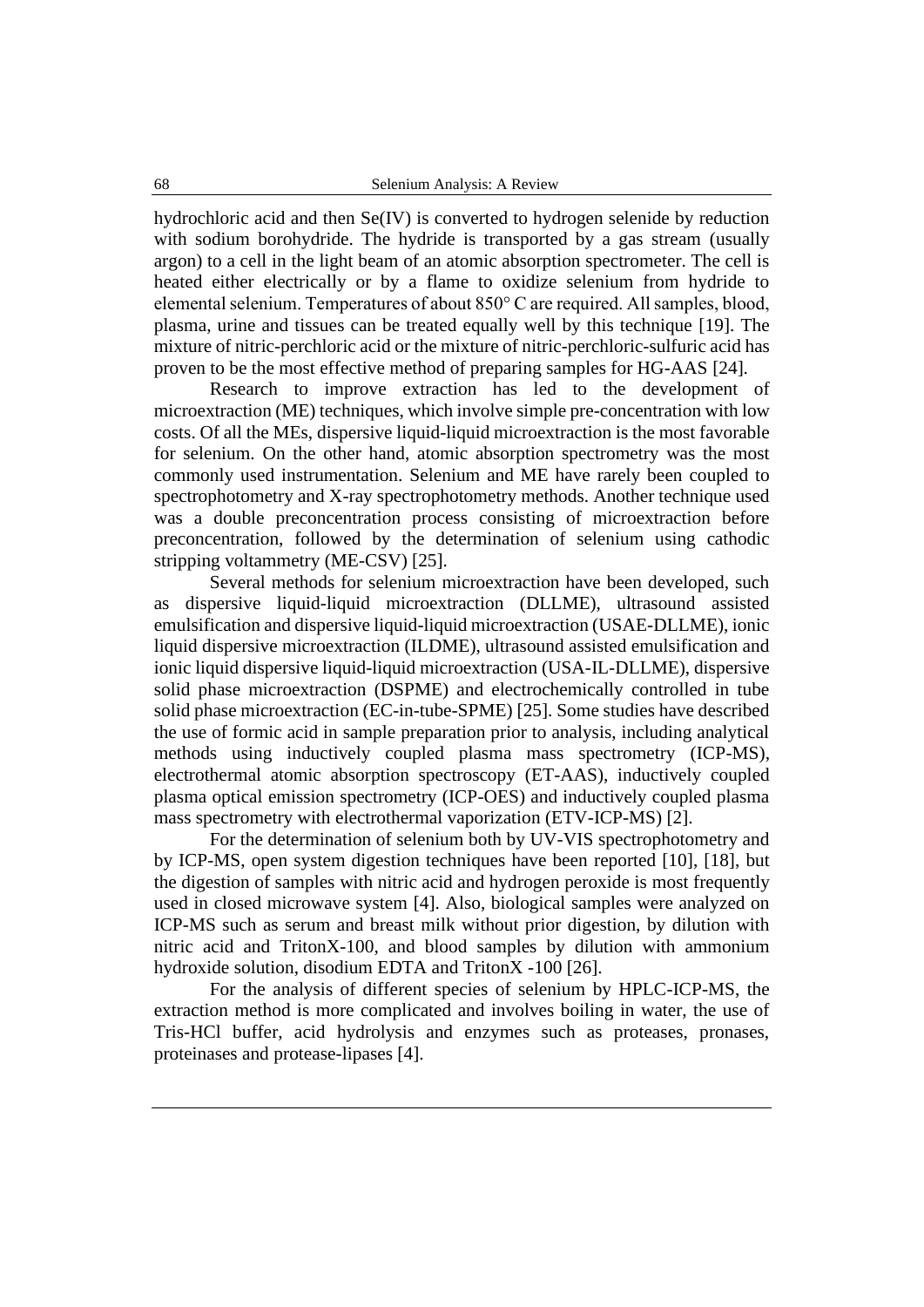## **3. Analytical methods**

The methods used for the determination of selenium and its different species are: UV-VIS spectroscopy, neutron activation analysis (NAA), hydride generation atomic absorption spectroscopy (HG-AAS), inductively coupled plasma atomic emission spectroscopy (ICP-AES / ICP-OES), electrothermal atomic absorption spectroscopy (ET-AAS), inductively coupled plasma mass spectrometry (ICP-MS), molecular and atomic fluorescence spectrometry, high performance liquid chromatography (HPLC), voltammetry, atomic emission spectroscopy (AES) and spectrophotometric methods [7, 18, 27, 28].

The need to determine the selenium content and, in particular, the content of its species in food or food supplements has developed along with the variety of food supplements on the market. Although organic selenium species are dominant in selenium-enriched products, inorganic selenium species, especially Se (IV) and sometimes Se (VI), have also been found in food supplement products. It has been shown that the HPLC-HG-AAS system allows the determination of inorganic selenium species in samples of different types, however the method currently used for this purpose is HPLC-ICP-MS [29]. Gas chromatography (GC) can also be used to identify selenium compounds, mainly to determine volatile species. GC can also be applied to non-volatile species after derivatization (e.g. with ethyl chlorate, isopropyl chloroformate, diethylethoxymethylene malonate), but this method is time consuming [22].

Catalytic-kinetic methods that have been widely studied are an attractive alternative for quantification of selenium. However, they are time consuming, have a short linear concentration range and their accuracy is poor. In addition, most of these methods are not sensitive to the determination of selenium (IV) in the range of ppb. For this, several methods for the determination of Se (IV) after its preconcentration by solid phase extraction have been reported. But all these methods could not measure Se (IV) concentrations lower than 10 ng/mL and are time consuming methods due to the preconcentration and dissolution steps [30].

Because selenium is found in low concentrations and in complex matrices, selective and sensitive methods are needed to determine it. The most widely used are atomic absorption spectroscopy with hydride generation (HG-AAS), electrothermal atomic absorption spectroscopy (ET-AAS), instrumental and radiochemical neutron activation analysis (INAA and RNAA) and inductively coupled plasma mass spectrometry (ICP-MS). Of these, ICP-MS analysis is the most suitable technique for quantification of selenium [4].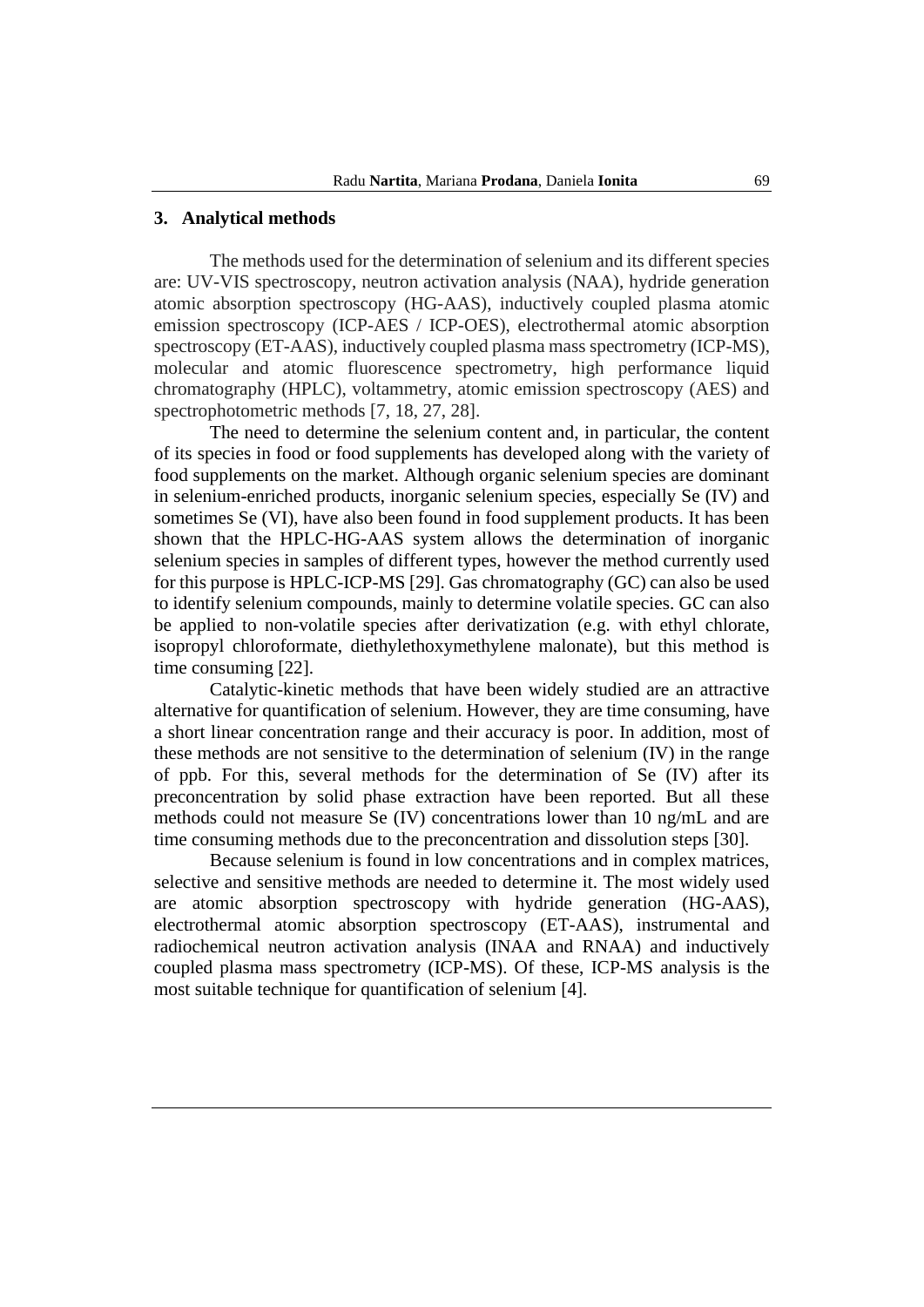#### *3.1. Spectrophotometric methods*

Spectrophotometric methods have been very popular, being used to determine metals, but recently they have become obsolete because they consume a lot of time and do not provide a sufficiently low detection limit. The detection limit of this methods can be reduced by special sample preparation, for example extraction, sorption, chelation, to concentrate the analyte that has to be analysed. Analyses of different selenium species are possible using different reaction conditions (e.g. different pH values) or a combination of different methods [31, 32].

Due to its importance, several analytical techniques have been developed for the determination of selenium. Several spectrophotometric methods have been reported with certain chromogenic reagents, such as 3,3-diaminobenzidine, dithiozone, 8-hydroxyquinoline, chromotropic acid, J acid, 1-naphthylamine-7 sulfonic acid and Leuco Crystal Violet [3, 33]. Common reagents in the spectrophotometric determination of selenium are dithizone, o-phenyldiamine and chromotropic acid. Methods based on the use of amines require a long reaction time  $\left(\sim 2 \text{ hours}\right)$ , are not selective and are subject to different interferences. Another reagent used for the spectrophotometric determination of selenium is 6-amino-1 naphthol-3-sulfonic acid (acid J), which forms with Se (IV) at pH 1-2.5 a yellow complex having a maximum absorption at 392 nm . The method is practically free of interference and allows to obtain a detection limit of 80 ng/mL. With 2,3 diaminonaphthalene selenium reacts in the presence of bromide ions that act as a catalyst, forming a complex that can be extracted with cyclohexane in an acidic medium. The maximum absorption of the complex is 378.5 nm, and the detection limit of the method is 12 ng/ml [8, 31].

A classical method of determining selenium is based on the formation of a yellow complex between Se (IV) and 3,3'-diaminobenzidine (DAB) in acidic medium. The complex is extracted with toluene and has a maximum absorption at 420 nm. This reaction is specific for selenium, being recommended for the determination of selenium in surface waters [31]. Another proposed method is based on the reaction of Se with KI in acidic medium to release iodine, which reacts with starch to form a blue product which has a maximum absorption at 589 nm. The limit of quantification of the method was calculated at 0.012 mg/L with a recovery between 50 and 120% and an accuracy of plus-minus 15%. This method has been used to determine selenium in water, plant material, human hair and waste [1].

The study by Revanasiddappa et al. reported the development of a simple, sensitive and selective method for the determination of selenium with a new reagent, Variamine Blue (VB), based on the release of iodine in the reaction of selenium with potassium iodide in an acidic environment and the subsequent oxidation of VB by the iodine released to form a purple species. The developed method has been successfully used for the determination of selenium in water, soil, plant materials, human hair, cosmetics and pharmaceuticals [3].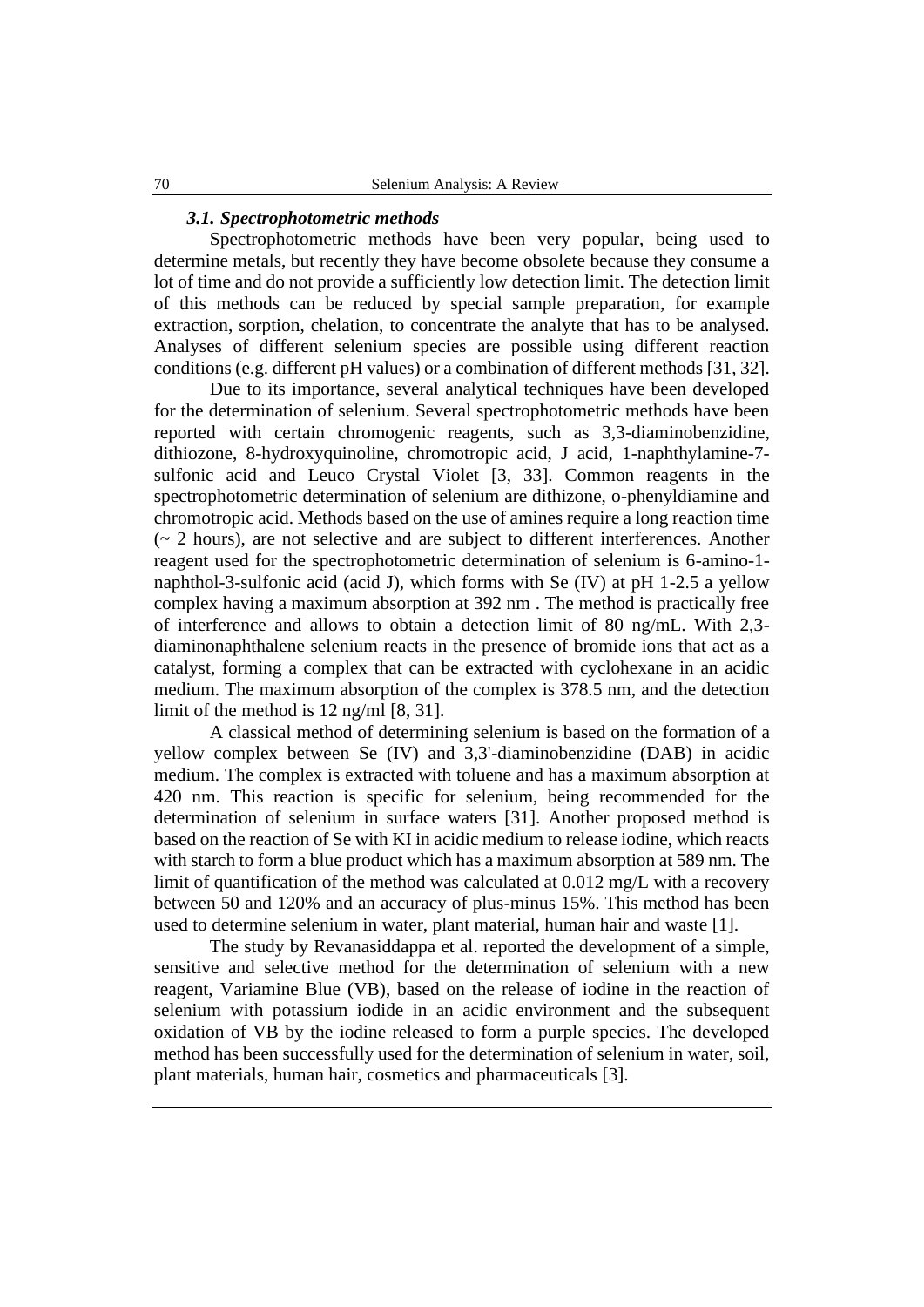An interesting reaction is the catalytic reduction of methylene blue by selenosulfides. The sensitivity of the method can be increased by applying a cationic surfactant such as cetyltrimethylammonium bromide (CTAB) [31]. In a paper published by Pathare and Sawant the operating conditions for the spectrophotometric determination of selenium (1V) with the sodium salt of hexamethylene imincarbodithioate (NaHMICdt) as a ligand by the liquid-liquid extraction technique are presented. Under acidic conditions, selenium forms a yellow complex with the ligand and can be extracted into toluene, having a maximum absorption at 335 nm. The absorbance of selenium samples (1V) increases linearly in the concentration range of 0.5-4.0 mg/L, at  $pH = 1$  (4N HCl). It was found that the stoichiometry of the complex is 1: 4. The proposed method is extremely sensitive, reproducible and has been applied satisfactorily to determine the amount of selenium in polluted water, plant material, wheat flour and shampoodrug [34].

An automatic injection spectrophotometric method has been developed for the rapid, simple, selective and sensitive determination of selenium (IV) in various multivitamin and mineral pharmaceutical formulations. The method is based on the oxidation of 4-aminoantipyrine (4-amino-1,2-dihydro-1,5-dimethyl-2-phenyl-3Hpyrazol-3-one; 4-AAP) by selenium in acid medium and coupling with N- (naphthalen-1-yl)-ethane-1,2-diamine dihydrochloride (NEDA) to give a purple derivative. A peristaltic pump was used to introduce dilute Se(IV), HCl, 4-AAP and NEDA solutions into the reaction coil through an automatic system. Lambert-Beer law was obeyed for the concentration range 0.05-5.0 mg/mL. This method has been found suitable for estimating the concentration of selenium (IV) in various multivitamin and mineral pharmaceutical formulations, such as tablets and capsules. Studies show that selenium (IV) can easily participate in oxidative coupling reactions, in acidic environment, with 4-AAP-NEDA [35].

#### *3.2. Spectrofluorimetry*

Spectrofluorimetry was used to determine selenium in hair and other biological substrates. Quantification is based on the reaction of selenium with an organic ligand such as 3,3'-diaminobenzidine (DAB) or 2,3-diaminonaphthalene (DAN) to form a fluorescent complex [36]. The resulting fluorophore (a piazselenol) is extracted from the aqueous acid solution in cyclohexane, in which its fluorescence can be measured (excitation: 366 nm, emission: 525 nm). In practice, the process is quite complicated: the organic materials must be completely digested, and the Se<sup>IV</sup> thus produced must be reduced before the complexation process is possible. DAN is potentially photolabile and the efficiency of piazselenol formation depends on pH. The volumetric ratio of digestive acid to the sample must be optimized for a particular heating system, and the performance of the heating device (usually an electrically heated aluminum block) is critical; invariable change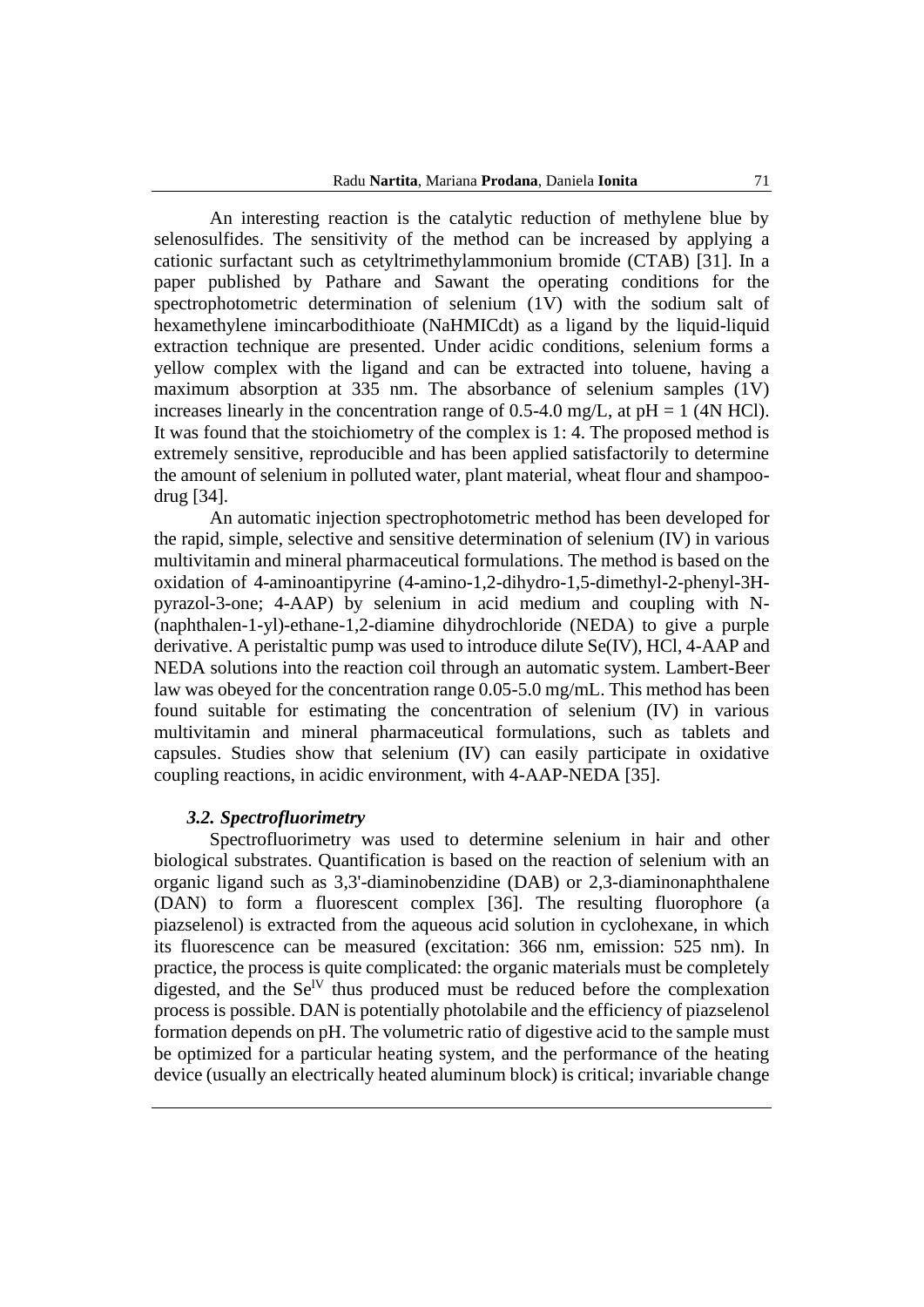requires re-optimization of the temperature program [19]. Also, interference from coextractants can often lead to reduced sensitivity [36].

A kinetic spectrofluorimetric methods was developed as well, in which Se(IV) acts as a catalyst for the reduction of resorufin by sulphide in the presence of cetylpyridinium chloride. The linearity of the method was studied in the range of  $5 - 1000 \mu g/L$ , with a detection limit of 1  $\mu g/L$ . Although the samples were prepared in concentrated hydrochloric acid to ensure the reduction of Se(VI) to Se(IV), it was shown that only Se(IV) was catalytically active [37].

Another method reported is based on a oxidation reaction of selenium with 2-(a-pyridyl)thioquinaldinamide (PTQA) a fluorescent compound was obtained. The determination was carried out by flow injection analysis (FIA), showing a linear range for  $Se(IV)$  between 10 ppb – 2.2 ppm [38].

#### *3.3. Atomic spectroscopy*

Sample introduction as a hydride, for atomic absorption spectroscopy (HG-AAS) and other atomic spectroscopic techniques, has a number of advantages in determining selenium and other volatile hydride-forming elements. Currently, the most common source of atomization for the generation of AAS hydrides is the heated quartz T tube. The T-tube can be heated either by a flame (usually an airacetylene flame) or in an electric oven. Electric heating offers the possibility of choosing an optimal atomization temperature for each element. Some of the main problems associated with conventional processes is that the hydrides formed are diluted by co-evolved hydrogen and carrier gas, thus reducing the sensitivity of the determination. Also, many hydrides are not efficiently atomized at the maximum temperature reached in quartz tubes and therefore suffer from gaseous interference [39].

The acidic sample solutions are usually treated with sodium (III) tetrahydroborate as the reducing agent to generate the volatile covalent hydride of the element under analysis. The tetrahydroborate ion converts Se (IV) to hydride (H2Se) and the reaction of NaBH<sup>4</sup> with HCl produces a constant stream of hydrogen. Hydrides and excess hydrogen are removed from the generating vessel using an argon stream in a chemically generated diffusion flame. The hydrides are atomized and the resulting atoms are detected by atomic fluorescence. The hydride generation process is subject to chemical interference. Transition metal ions (eg nickel, copper and cobalt) can cause signal suppression. One of the advantages of using atomic fluorescence is that the additional sensitivity allows the sample to be diluted to overcome these interference effects. Since only Se (IV) forms a volatile hydride, it is necessary to pre-treat the samples consisting in their disaggregation and reduction [40], [41]. Depending on the preconcentration procedure used, the detection limits reported were between  $0.12 - 0.24$  ng/mL [39].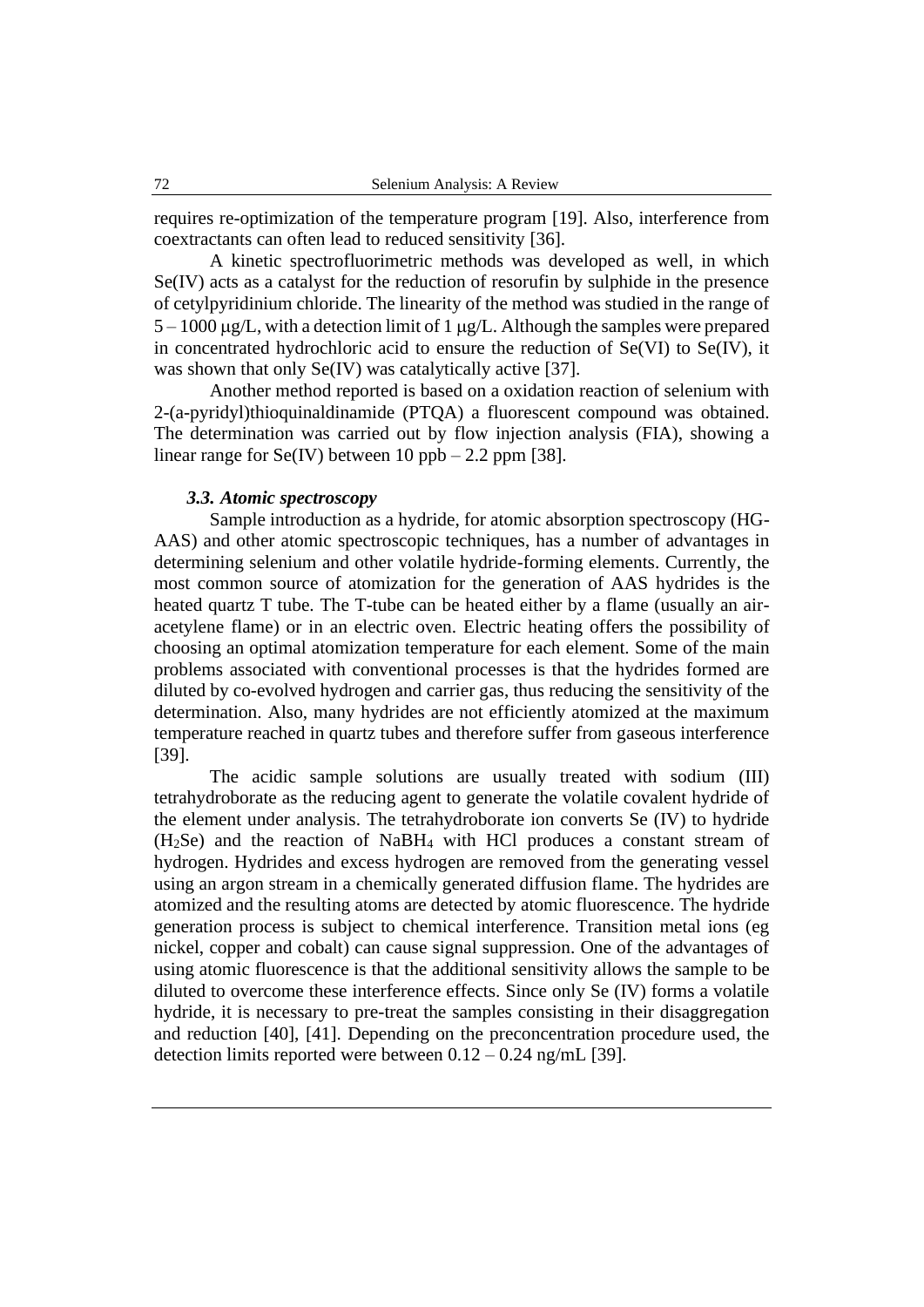Hydride generation can be performed in batches or alternatively, mechanized or even automated, using different sample introduction techniques. Continuous flow analysis using a multi-channel peristaltic pump has been used in several hydride generation accessories. The main advantage is simplicity, but it involves a high consumption of samples and reagents, which are fed continuously as long as the pump is turned on. Flow injection analysis (FIA) is a useful automation technique that can be used to generate hydrides. Several papers have been published on the use of FIA for the generation of selenium hydride in HG-AAS, HG-AFS and to a lesser extent in atomic emission spectroscopy (HG-ICP-OES) [20]. In the flow injection system for hydride-generating atomic absorption spectrometry, the sample solution is diluted with a carrier liquid (water) and the sensitivity is reduced. Capturing hydrides with liquid nitrogen and electrothermal release is a difficult process [42].

Although AFS combines the advantage of a wide, dynamic, linear range, typical for atomic emission techniques and the high selectivity of atomic absorption for some elements, the method has so far not found widespread use. The problems in the analysis of real samples are due to the interference effects of the matrix. Coupling a fluorescence technique with a vapor generation technique has the potential to overcome these problems [40, 41].

Atomic fluorescence is based on a principle similar to that of atomic absorption spectroscopy and thus the construction of analytical instruments is similar. Radiation from a strong source (lamp without EDL electrodes, laser) is absorbed by the plasma generated by the flame or by an electrothermal atomizer. The absorption determines the excitation of the atoms that emit radiation (fluorescence) when returning to the ground level. The wavelength of the emitted fluorescence can be the same as that of the excitation radiation (resonant fluorescence), longer (passing through an intermediate state) or shorter (thermoluminescence). The intensity of fluorescent radiation is proportional to the concentration of atoms in the plasma, which allows quantitative analysis (for example by a comparison with a calibration curve). The intensity of fluorescent radiation is measured by the detector, which is placed at 90° with respect to the excitation radiation coming from the source. This eliminates the effect of excitation radiation on the intensity of fluorescence. However, the result may still be affected by the scattering of radiation by the sample [31, 33, 43]. The hydride generation atomic fluorescence spectrometry (HG-AFS) method was used for selenium determination in water soluble protein and peptide fractions with a detection limit of 0.2 ng/g [40].

Determination of total selenium at trace and ultra-trace levels is sometimes performed by electrothermal atomic absorption spectroscopy (ET-AAS) [20]. The technique shows similar sensitivity to the hydride generation technique, having the advantage of a more simple sample preparation, but the disadvantage of spectral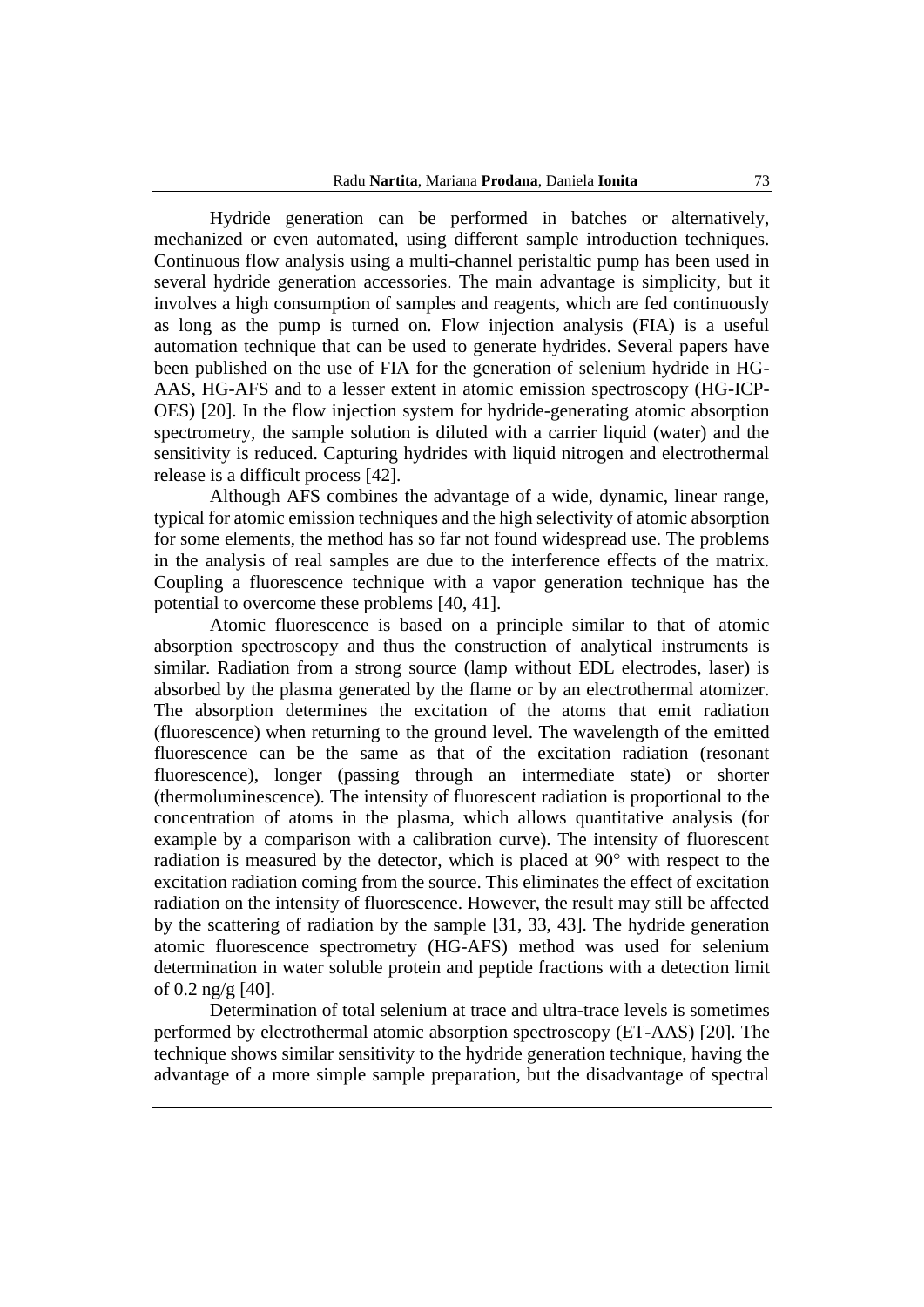and vapor phase interferences. The detection limit reported for biological sample was as low as 12 ng/mL [44].

#### *3.4. Electroanalytical methods*

One of the electroanalytical methods reported for the determination of selenium is cathodic stripping voltammetry (CSV) with a hanging mercury drop electrode (HMDE), where selenium in reduced and deposit in the form of HgSe or as an intermetallic compound, if Rh or Cu are added in the sample [45].

Other electroanalytical techniques described for the determination of total selenium content are differential pulse cathode stripping voltammetry (DPCSV), with a detection limit of 121 ng/mL, as well as the differential pulse polarography (DPP) method. The latter was used to determine selenium Se (IV) in a nitric acid medium, reaching a high diffusion current intensity. When using a strong basic electrolyte (pH> 9), the limit of quantification was 0.08 ng/mL. Another method applied for the determination of Se (IV) was the catalytic polarography method, providing the detection limit of 0.04 ng/mL. [31], and adsorption stripping voltammetry (AdSV) by using a Bi/Hg film coated electrode at the detection limit of 0.07 ng/mL and the quantification limit of 0.25 ng/mL [46].

## *3.5. Neutron activation analysis*

The methods of analyzing selenium by neutron activation are based on the phenomenon of artificial radioactivity. In this phenomenon, called activation, radioactive nuclei are formed as a result of the bombardment of a certain substance with neutrons, ions or photons. The sample is irradiated by a cold neutron beam. Nuclear neutron capture elements release characteristic gamma rays, prompt to deexcitation. The measurement of gamma rays allows the determination of the elements in the sample. Thus, the isotopes formed can be identified based on measurements of radiation energy and half-life. Quantitative analysis is based on the dependence of the radioactive activity of a given isotope and its concentration [47].

The use of neutron activation assay for selenium quantification has been successfully applied to biological samples such as hair, nails and urine. The results obtained were in the range of 0.3 mg/kg  $- 1.6$  mg/kg [48]. The advantage of this technique is that the sample is not destroyed and can be used multiple times [31]. Another study on selenium analysis from human urine by NNA reported a detection limit of 0.6 ng/mL [49].

## *3.6. X-ray methods*

One method for quantifying selenium is X-ray fluorescence analysis, excited by synchrotron radiation. The method allows a high sensitivity when the determined quantities are very small. In parallel, selenium species can be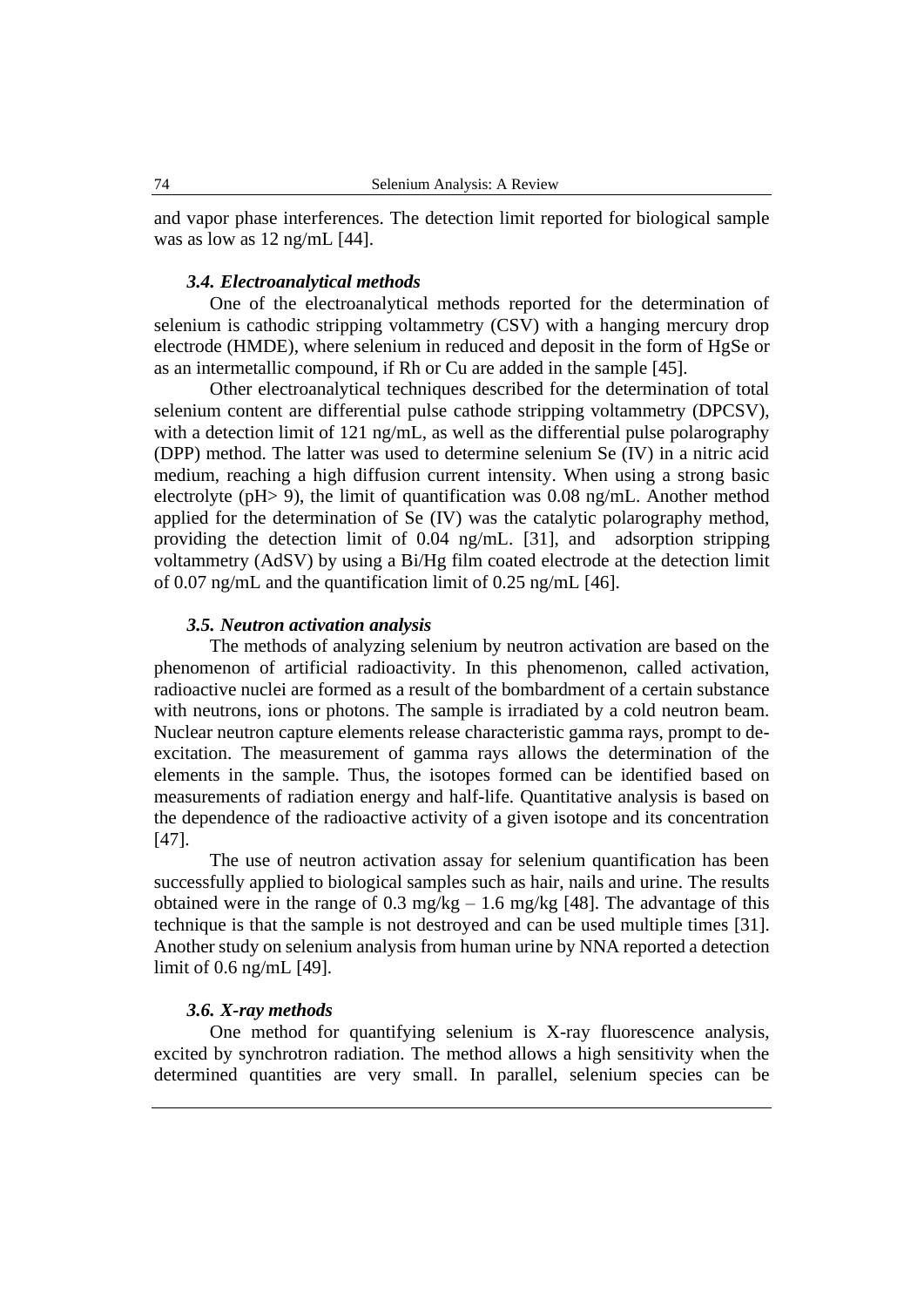investigated with X-ray absorption spectrometry techniques, such as XANES (Xray absorption near edge structure) and EXAFS (Extended X-Ray Absorption Fine Structure) [50]. In a study conducted in USA the micro X ray absorption spectroscopy techniques (XANES and EXAFS) were used to determine the species of selenium release into the environment following mining activities [51]. The x ray absorption near edge structure spectroscopy was also use to investigate selenium species in selenium enriched button mushrooms and selenized yeasts [52].

X-ray fluorescence (XRF) and particle-induced X-ray emission (PIXE) are two analytical methods that were used for selenium analysis. In the XRF method, the sample is excited by X-rays and then emits secondary X-rays (so-called X-ray fluorescence). Each element emits a characteristic spectrum of radiation (qualitative analysis) and the intensities of the spectral line are proportional to the content of that element in the sample (quantitative analysis). In the PIXE method, atoms are excited by a rapid proton bombardment, and the sensitivity of the method is 100 times higher than that of XRF [31]. Total reflection X-ray fluorescence method (TXRF) was used in quantification of Se(IV) in water, after reduction with ascorbic acid. A detection limit of 0.8 ng/mL was reported [53]. In a recent study following the causal relationship between COVID and selenium levels, TXRF was also used to quantify selenium in serum [16]. In a recent study following the causal relationship between COVID and selenium levels, total reflection X-ray fluorescence (TXRF) was used to quantify selenium in serum [16].

### *3.7. Chromatographic methods*

Chromatographic methods, in particular gas chromatography (GC) and high performance liquid chromatography (HPLC), allow the quantification of selenium at different oxidation states and the identification of specific compounds, both organic and inorganic. Unfortunately, detectors used in chromatography, such as capture electron detectors (CEDs), thermal conductivity detectors (TCDs), flame ionization detectors (FIDs), photoionization detectors (PIDs), UV-Vis spectrophotometers , IR, UV) or fluorimeters (RF), have a relatively low sensitivity and do not have sufficiently low detection limits. The situation is improved by the use of atomic absorption spectrometers, atomic fluorescence spectrometers or plasma spectrometers with emission or mass detection and with different excitation sources [54].

A method for the determination of selenium was developed on a GC equipment with an electron capture detector based on the reaction of Selenium(IV) with 3-bromo-5-trifluoromethyl-1,2-diaminobenzene to form 4-bromo-6trifluoromethylpiazselenol. The methods detection limit was calculated at 2.2 ng/mL [55].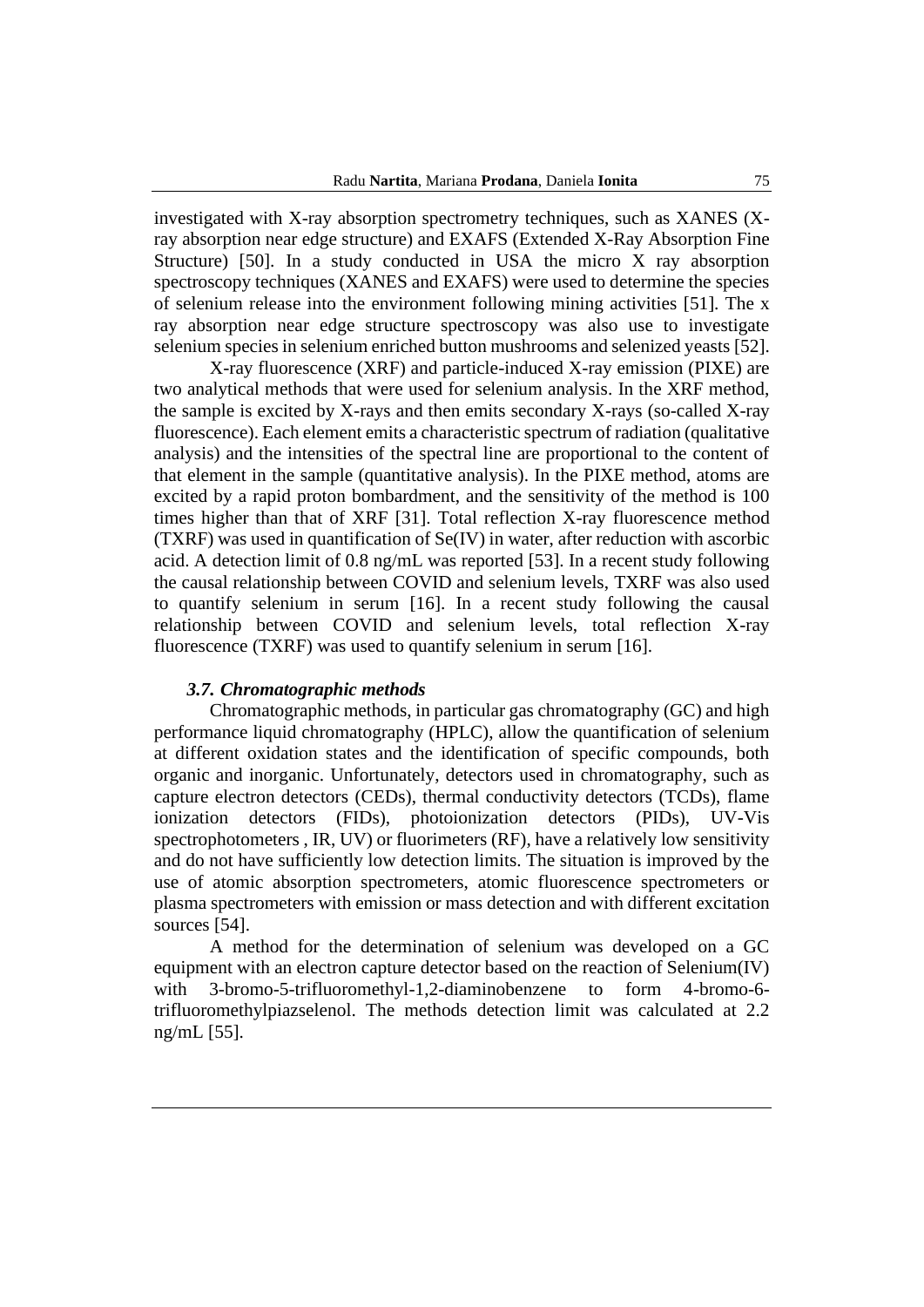## *3.8. Plasma spectroscopy methods*

The sample to be studied is transformed into aerosols by a nebulizer or a spark ablation system in which a fragment of the sample is evaporated from its surface and introduced into the neutral gas stream (e.g. argon) to which a high frequency signal is applied) by inductive coupling (without electrode). The signal energy heats the gas (argon + sample) to  $10000 \degree$  C - the plasma state, in which most atoms are ionized. Excited atoms emit radiation and based on this emission spectrum can determine the chemical composition (quantitative and qualitative). The method based on plasma excitation and emission spectrum analysis is known as ICP-AES or ICP-OES (inductively coupled plasma atomic emission spectroscopy) [56]. ICP-MS (Inductively Coupled Plasma Mass Spectrometry) measure the ions created in the plasma, that are separated according to their mass ratios, so as to allow the identification and quantification of the present analytes. ICP-MS provides a higher sensitivity (i.e. low detection limits) for a wide range of elements [10].

In recent years, inductively coupled plasma mass spectrometry (ICP-MS) has generated much interest as a more viable instrumental method for determining a wide range of elements. In addition to the ability to provide trace detection limits, the method has the advantage of a simultaneous and rapid multi-element determination procedure [36]. Selenium isotopes that can be analysed through ICP-MS are  $^{74}$ Se,  $^{76}$ Se,  $^{77}$ Se,  $^{78}$ Se,  $^{80}$ Se, and  $^{82}$ Se. From these the most abundant isotope is  ${}^{80}$ Se, but the spectral interference with  ${}^{40}Ar_2$ <sup>+</sup> makes it unsuitable for analysis [45]. The reported detection limits are as low as 0.01 mg/kg [2].

In a study conducted by Prioteasa et al on biological sample analysis (breast milk and blood) the reported detection limit and quantification limit for selenium were 0.07  $\mu$ g/L and 0.14  $\mu$ g/L, respectively [26]. Inductively coupled plasma mass spectrometry is possibly the most widely used technique for the quantification of selenium in recent years, as it allows the simultaneous analysis of a large number of elements, is linear in several orders of magnitude, reaches very low limits of quantification and very short time of analysis [2], [4], [10], [23], [26]. The reported detection limits for the ICP-MS technique in multiple studies are summarized in Table 2. ICP-MS in tandem with high pressure liquid chromatography (HPLC) is often used to identify different species of selenium [4, 40]. The detection limits for the analytical methods discussed above are presented in Table 3.

| Elements analyzed                             | Limits of detection      | <b>References</b> |
|-----------------------------------------------|--------------------------|-------------------|
| Co, Cr, Mo, Nb, Zr, Mn, Si                    | $< 0.05$ ppb             | [57]              |
| Co, Cr, Mo, Ti, Fe, Al, V, Mn                 | $< 0.001$ ppb            | [58]              |
| Ηg                                            | $0.01 \mu g/g$           | [59]              |
| Mn, As, Pb, Co, Ni, Cu, Zn, Se, Ca,<br>Cr. Cd | $0.001$ ppb $-1.104$ ppb | [26]              |

**Table 2.** ICP-MS detection limits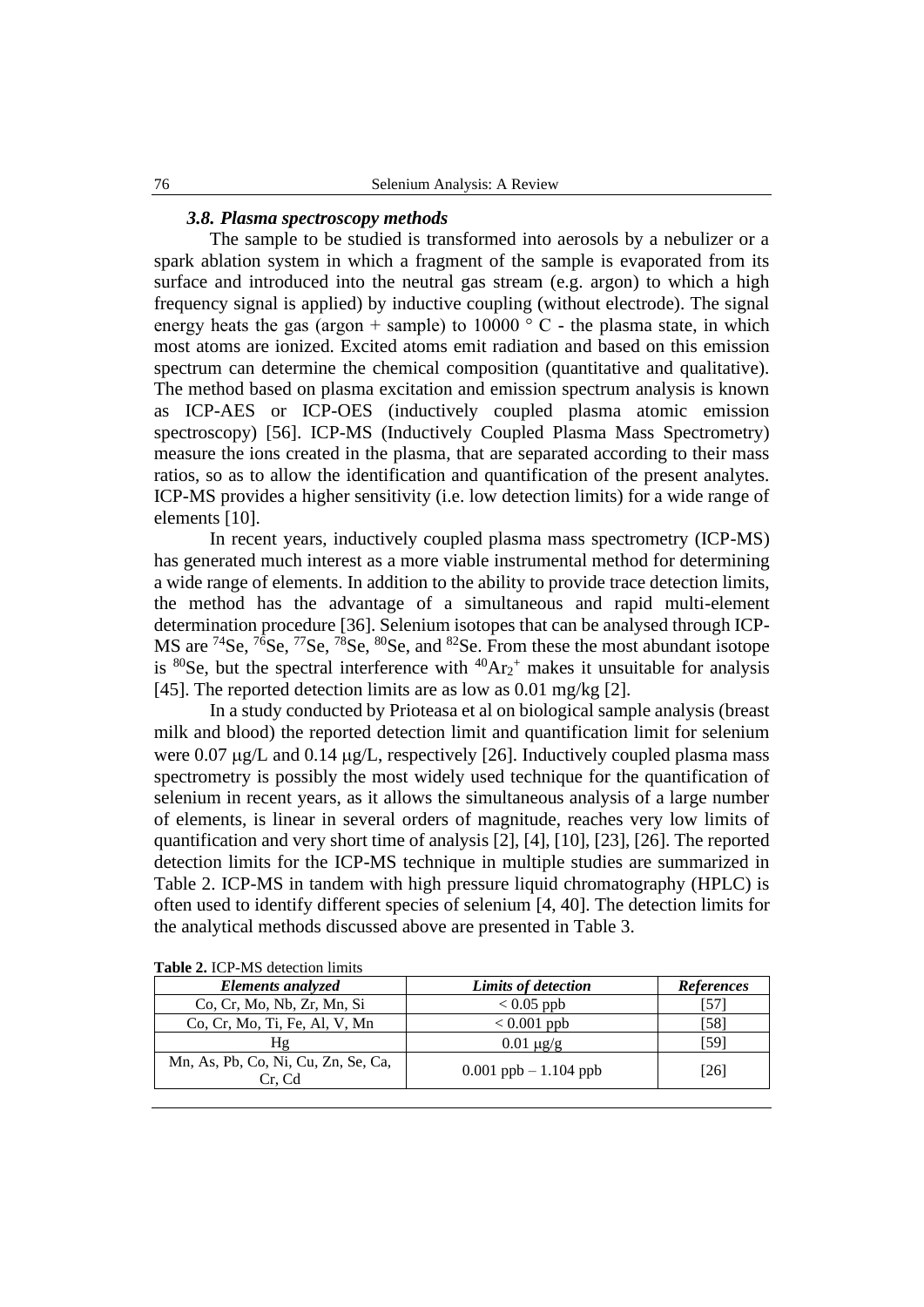| <b>THOICE</b> of Detection million of the analytical methods ased for the determination of belemant |                        |                                              |  |
|-----------------------------------------------------------------------------------------------------|------------------------|----------------------------------------------|--|
| <b>Technique</b>                                                                                    |                        | Detection limits / Range of detection limits |  |
| Spectrophotometry                                                                                   |                        | $12$ ppb $-5$ ppm                            |  |
| Spectrofluorimetry                                                                                  |                        | $1$ ppb $-10$ ppb                            |  |
| Atomic spectroscopy                                                                                 | HG-AAS                 | $0.12$ ppb $-0.24$ ppb                       |  |
|                                                                                                     | HG-AFS                 | $0.2$ ppb                                    |  |
|                                                                                                     | ET-AAS                 | 12 ppb                                       |  |
| Electroanalytical methods                                                                           | <b>DPCSV</b>           | $121$ ppb                                    |  |
|                                                                                                     | <b>DPP</b>             | $0.08$ ppb                                   |  |
|                                                                                                     | Catalytic polarography | $0.04$ ppb                                   |  |
|                                                                                                     | AdSV                   | $0.25$ ppb                                   |  |
| Neutron activation analysis                                                                         |                        | $0.6$ ppb                                    |  |
| X ray method                                                                                        | <b>TXRF</b>            | $0.8$ ppb                                    |  |
| Chromatographic<br>methods $(GC)$                                                                   | GC                     | $2.2$ ppb                                    |  |
| Plasma spectroscopy<br>methods                                                                      | <b>ICP-MS</b>          | $0.07$ ppb                                   |  |

**Table 3.** Detection limits of the analytical methods used for the determination of Selenium

#### **Conclusions**

Over time, a number of analytical methods have been developed to quantify total selenium and its species. A positive evolution of methods performances is observed, such as lower quantification limits, improved repeatability, better precision and accuracy. It's important to mention that the detection limits are dependent on a number of factors such as sample pretreatment, sample preparation and instrument configuration, therefore the values may vary and are not absolute.

The choice of an appropriate technique should be made together with a suitable method of sample preparation considering the matrices to be tested and the expected selenium concentration. Among the techniques mentioned, inductively coupled plasma mass spectrometry (ICP-MS) appears to be the most widely used technique nowadays for the determination of total selenium.

# **R E F E R E N C E S**

- [1] A. P. Mörschbächer *et al.*, Validation of an analytical method for the quantitative determination of selenium in bacterial biomass by ultraviolet– visible spectrophotometry, *Food Chem.*, vol. 255, pp. 182–186, 2018.
- [2] S. R. Bianchi, C. D. B. Amaral, C. S. Silva, and A. R. A. Nogueira, Determination of selenium in bovine semen by ICP-MS using formic acid for sample preparation, *J. Braz. Chem. Soc.*, vol. 28, no. 12, pp. 2357–2364, 2017.
- [3] H. D. Revanasiddappa and T. N. Kumar, A facile spectrophotometric method for the determination of selenium., *Anal. Sci.*, vol. 17, no. November, pp.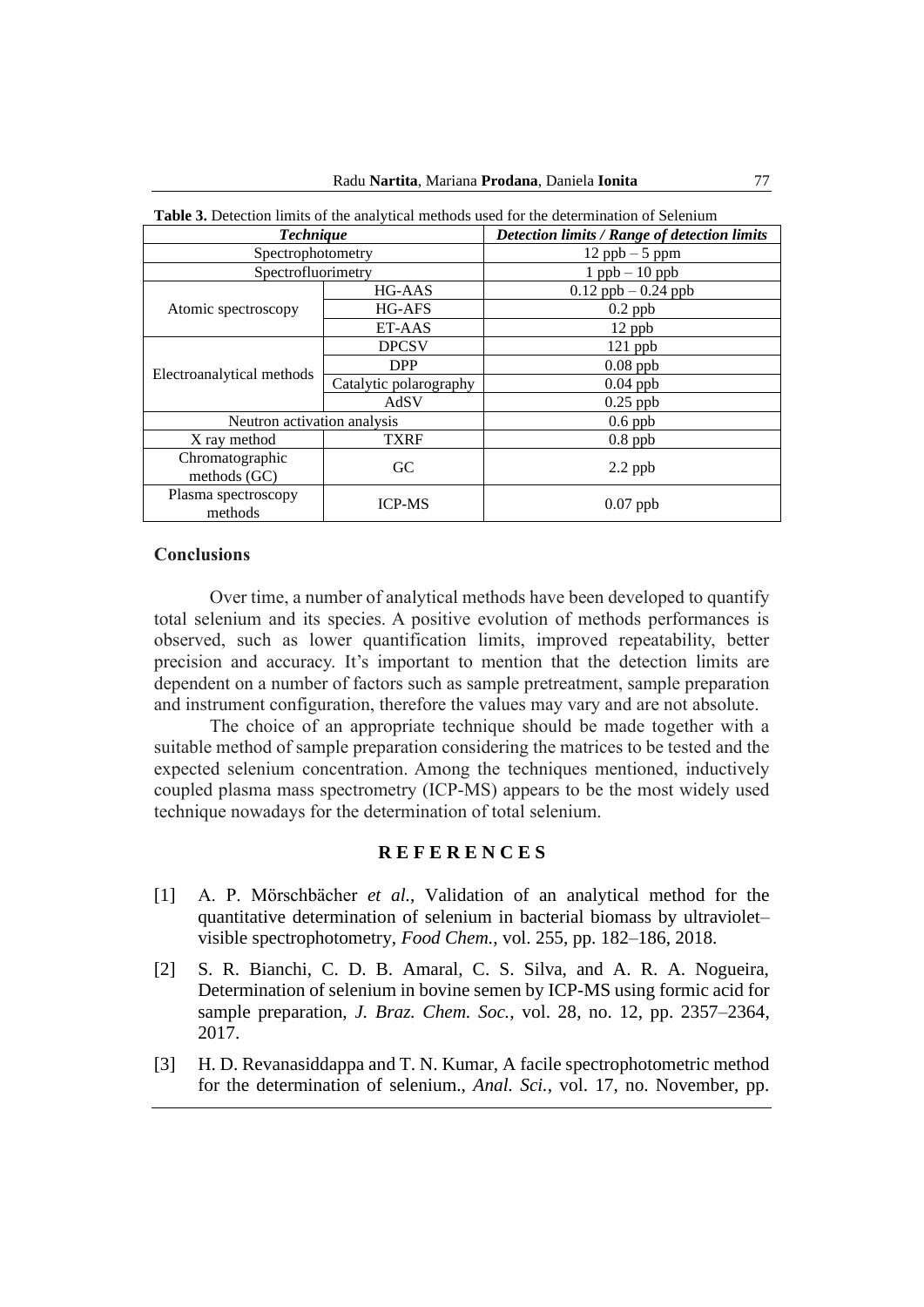1309–1312, 2001.

- [4] A. Gawor, A. Ruszczynska, M. Czauderna, and E. Bulska, Determination of selenium species in muscle, heart, and liver tissues of lambs using mass spectrometry methods, *Animals*, vol. 10, no. 5, pp. 1–15, 2020.
- [5] E. Cavedon *et al.*, Selenium Supplementation, Body Mass Composition, and Leptin Levels in Patients with Obesity on a Balanced Mildly Hypocaloric Diet: A Pilot Study, *Int. J. Endocrinol.*, vol. 2020, 2020.
- [6] W. H. Cheng and K. S. Prabhu, Special Issue of 'Optimal Selenium Status and Selenoproteins in Health,' *Biol. Trace Elem. Res.*, vol. 192, no. 1, pp. 1– 2, 2019.
- [7] M. H. Soruraddin, R. Heydari, M. Puladvand, and M. M. Zahedi, A New Spectrophotometric Method for Determination of Selenium in Cosmetic and Pharmaceutical Preparations after Preconcentration with Cloud Point Extraction, *Int. J. Anal. Chem.*, vol. 2011, pp. 1–8, 2011.
- [8] A. M. Stoyanova, Catalytic Spectrophotometric Determination of, vol. 29, no. April 2013, pp. 367–375, 2005.
- [9] G. Perri *et al.*, Dietary selenium intakes and musculoskeletal function in very old adults: Analysis of the newcastle 85+ study, *Nutrients*, vol. 12, no. 7, pp. 1–22, 2020.
- [10] F. Moatkhef, H. Ismail, N. Agamy, and S. Aborhyem, Quantitative determination of selenium in the most common food items sold in Egypt, *J. Egypt. Public Health Assoc.*, vol. 95, no. 1, 2020.
- [11] N. Zhou, H. Long, C. Wang, L. Yu, M. Zhao, and X. Liu, Research progress on the biological activities of selenium polysaccharides, *Food Funct.*, vol. 11, no. 6, pp. 4834–4852, 2020.
- [12] G. F. Combs Jr *et al.*, Determinants of selenium status in healthy adults, *Nutr. J.*, vol. 10, p. 75, 2011.
- [13] I. Bunoiu, I. Demetrescu, and A. Didilescu, New trends in risks and implant materials identification and development of peri-implantitis therapy, *Ann. Acad. Rom. Sci.*
- [14] J. Zhang, E. W. Taylor, K. Bennett, R. Saad, and M. P. Rayman, Association between regional selenium status and reported outcome of COVID-19 cases in China, *Am. J. Clin. Nutr.*, vol. 111, no. 6, pp. 1297–1299, 2020.
- [15] L. Hiffler and B. Rakotoambinina, Selenium and RNA Virus Interactions: Potential Implications for SARS-CoV-2 Infection (COVID-19), *Front. Nutr.*, vol. 7, no. September, pp. 1–10, 2020.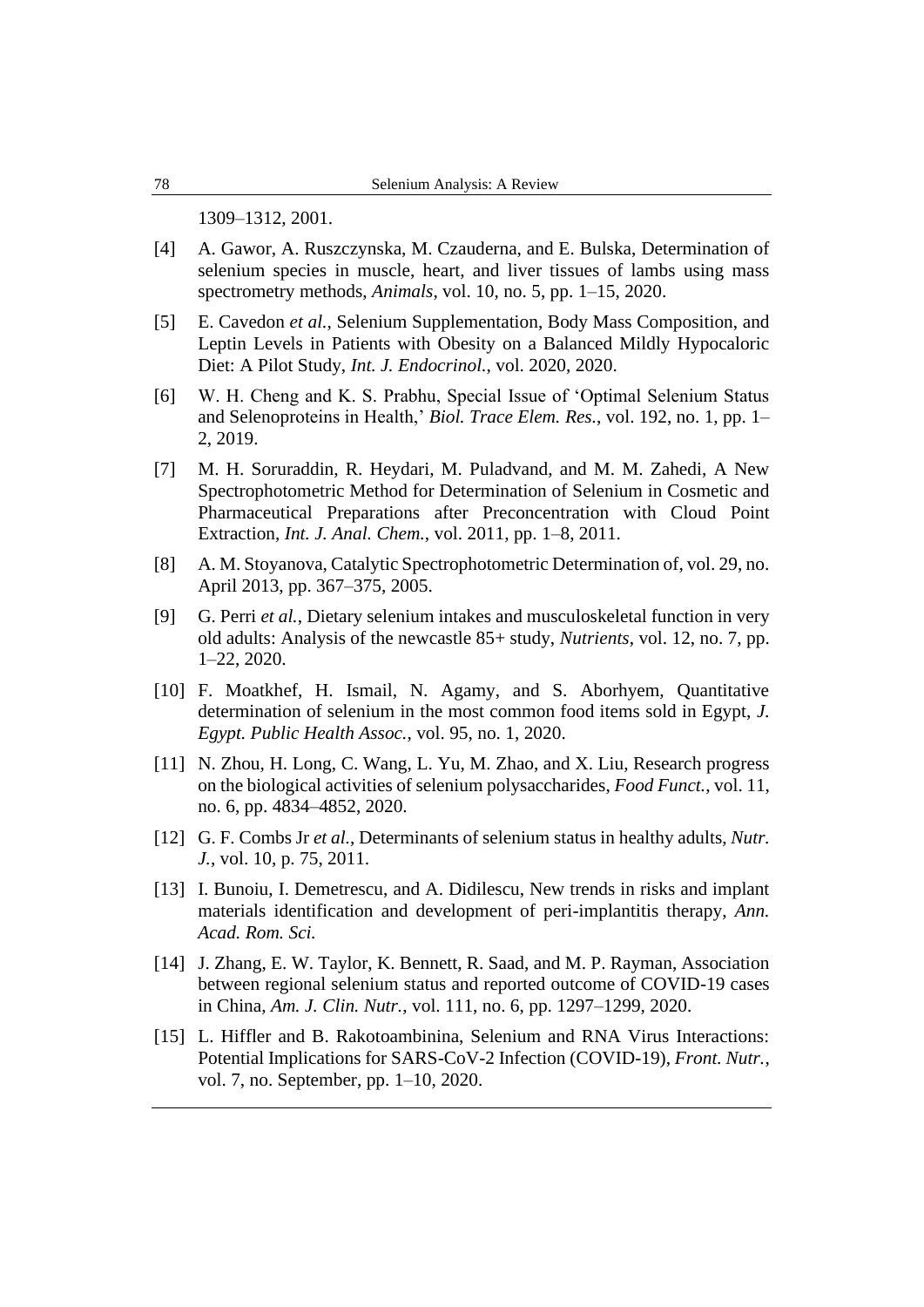- [16] A. Moghaddam et al., Selenium deficiency is associated with mortality risk from COVID-19, *Nutrients*, vol. 12, no. 7, pp. 1–13, 2020.
- [17] T. Dai, S. Xiaoying, X. Li, L. Hongjin, Z. Yaqiong, and L. Bo, Selenium Level in Patients with Vitiligo: A Meta-Analysis, *Biomed Res. Int.*, vol. 2020, 2020.
- [18] G. P. Pandey, A. K. Singh, L. Deshmukh, A. Asthana, M. Yoshida, and S. Prasad, A micellar mediated novel method for the determination of selenium in environmental samples using a chromogenic reagent, *Anal. Methods*, vol. 12, no. 35, pp. 4327–4333, 2020.
- [19] T. M. T. Sheehan and D. J. Halls, Measurement of selenium in clinical specimens, *Ann. Clin. Biochem.*, vol. 36, no. 3, pp. 301–315, 1999.
- [20] M. Pistón, J. Silva, R. Pérez-Zambra, and M. Knochen, Determination of total selenium by multicommutated-flow hydride generation atomic absorption spectrometry. Application to cow's milk and infant formulae, *Anal. Methods*, vol. 1, no. 2, p. 139, 2009.
- [21] M. Kieliszek, Selenium–fascinating microelement, properties and sources in food, *Molecules*, vol. 24, no. 7, 2019.
- [22] M. Bodnar, M. Szczyglowska, P. Konieczka, and J. Namiesnik, Methods of Selenium Supplementation: Bioavailability and Determination of Selenium Compounds, *Crit. Rev. Food Sci. Nutr.*, vol. 56, no. 1, pp. 36–55, 2016.
- [23] N. E. Renard and T. A. Tompkins, Evaluation of methods for total selenium determination in yeast, *Biol. Trace Elem. Res.*, vol. 88, no. 2, pp. 185–191, 2002.
- [24] U. TINGGI, R. CONOR, and C. PATTERSON, Determination of Selenium in Foodstuffs Using Spectrofluorometry and Hydride Generation Atomic Absorption Spectrometry, vol. 280, pp. 269–280, 1992.
- [25] A. S. A. Ibrahim, R. Al-Farawati, U. Hawas, and Y. Shaban, Recent Microextraction Techniques for Determination and Chemical Speciation of Selenium, *Open Chem.*, vol. 15, no. 1, pp. 103–122, 2017.
- [26] L. Prioteasa, M. Prodana, I. Demetrescu, D. Ionita, T. Maier, and M. Moisa, Heavy metals and other trace elements in the blood and breast milk from two different Romanian areas, *Environ. Eng. Manag. J.*, vol. 17, no. 12, pp. 2915– 2921, 2018.
- [27] X. Dauchy, M. Potin-Gautier, A. Astruc, and M. Astruc, Analytical methods for the speciation of selenium compounds : areview, *Fresenius J. Anal. Chem.*, vol. 348, pp. 792–805, 1994.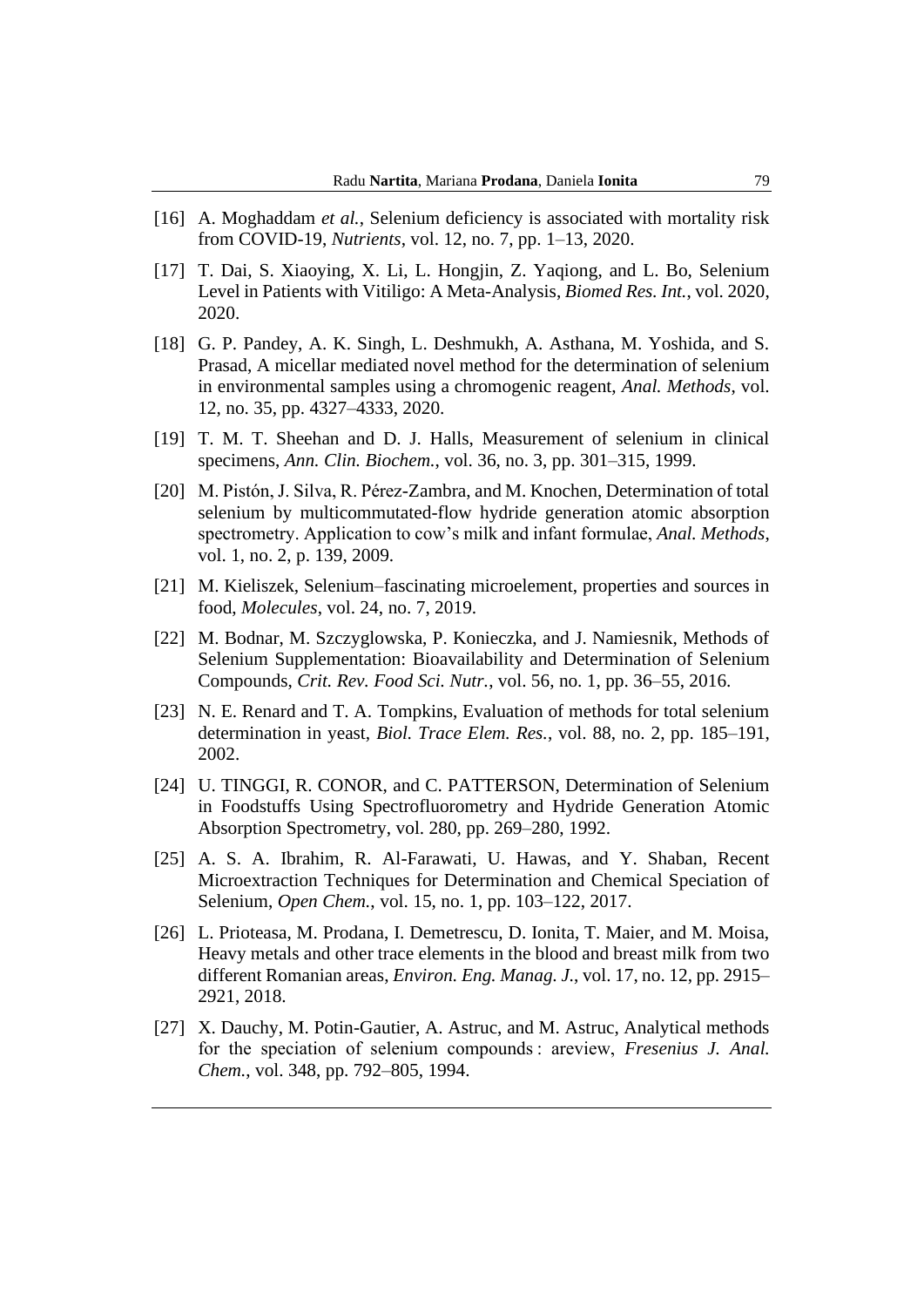- [28] Y. H. Chen, Y. N. Zhang, and F. S. Tian, Determination of selenium via the fluorescence quenching effect of selenium on hemoglobin-catalyzed peroxidative reaction, *Luminescence*, vol. 30, no. 3, pp. 263–268, 2015.
- [29] L. Kozak, M. Rudnicka, and P. Niedzielski, Determination of Inorganic Selenium Species in Dietary Supplements by Hyphenated Analytical System HPLC-HG-AAS, *Food Anal. Methods*, vol. 5, no. 6, pp. 1237–1243, 2012.
- [30] A. A. Ensafi and M. S. Lemraski, Highly sensitive spectrophotometric reaction rate method for the determination of selenium based on the catalytic reduction of sulfonazo by sulfide, *Anal. Lett.*, vol. 37, no. 12, pp. 2469–2483, 2004.
- [31] P. Niedzielski and M. Siepak, Analytical methods for determining arsenic, antimony and selenium in environmental samples, *Polish J. Environ. Stud.*, vol. 12, no. 6, pp. 653–667, 2003.
- [32] O. Bizerea-Spiridon *et al.*, Spectrophotometric Determination of Selenium Through Triiodide Anion, *Clin. Lab.*, vol. 63, no. 05+06/2017, 2017.
- [33] A. D. Shendrikar, Critical evaluation of analytical methods for the determination of Selenium in air, water and biological materials, *Sci. Total Environ.*, vol. 3, pp. 155–168, 1974.
- [34] M. N. Pathare and A. D. Sawant, Extractive Spectrophotometric Determination of Selenium(IV) Using Sodium Salt of Hexamethyleneiminecarbodithioate, *Anal. Lett.*, vol. 28, no. 2, pp. 317–334, 1995.
- [35] K. S. Kumar, K. Suvardhan, and S. H. Kang, Facile and Sensitive Determination of Selenium (IV) in Pharmaceutical Formulations by Flow Injection Spectrophotometry, *J. Pharm. Sci.*, vol. 97, no. 5, pp. 1927–1933, May 2008.
- [36] I. B. Razagui and S. J. Haswell, The determination of mercury and selenium in maternal and neonatal scalp hair by inductively coupled plasma-mass spectrometry., *J. Anal. Toxicol.*, vol. 21, no. 2, pp. 149–53, 1997.
- [37] A. Safavi and M. Mirzaee, Spectrofluorimetric kinetic determination of selenium (IV) by flow injection analysis in cationic micellar medium, *Talanta*, vol. 51, no. 2, pp. 225–230, 2000.
- [38] M. J. Ahmed, C. D. Stalikas, P. G. Veltsistas, S. M. Tzouwara-Karayanni, and M. I. Karayannis, Simultaneous spectrofluorimetric determination of selenium(IV) and (VI) by flow injection analysis, *Analyst*, vol. 122, no. 3, pp. 221–226, 1997.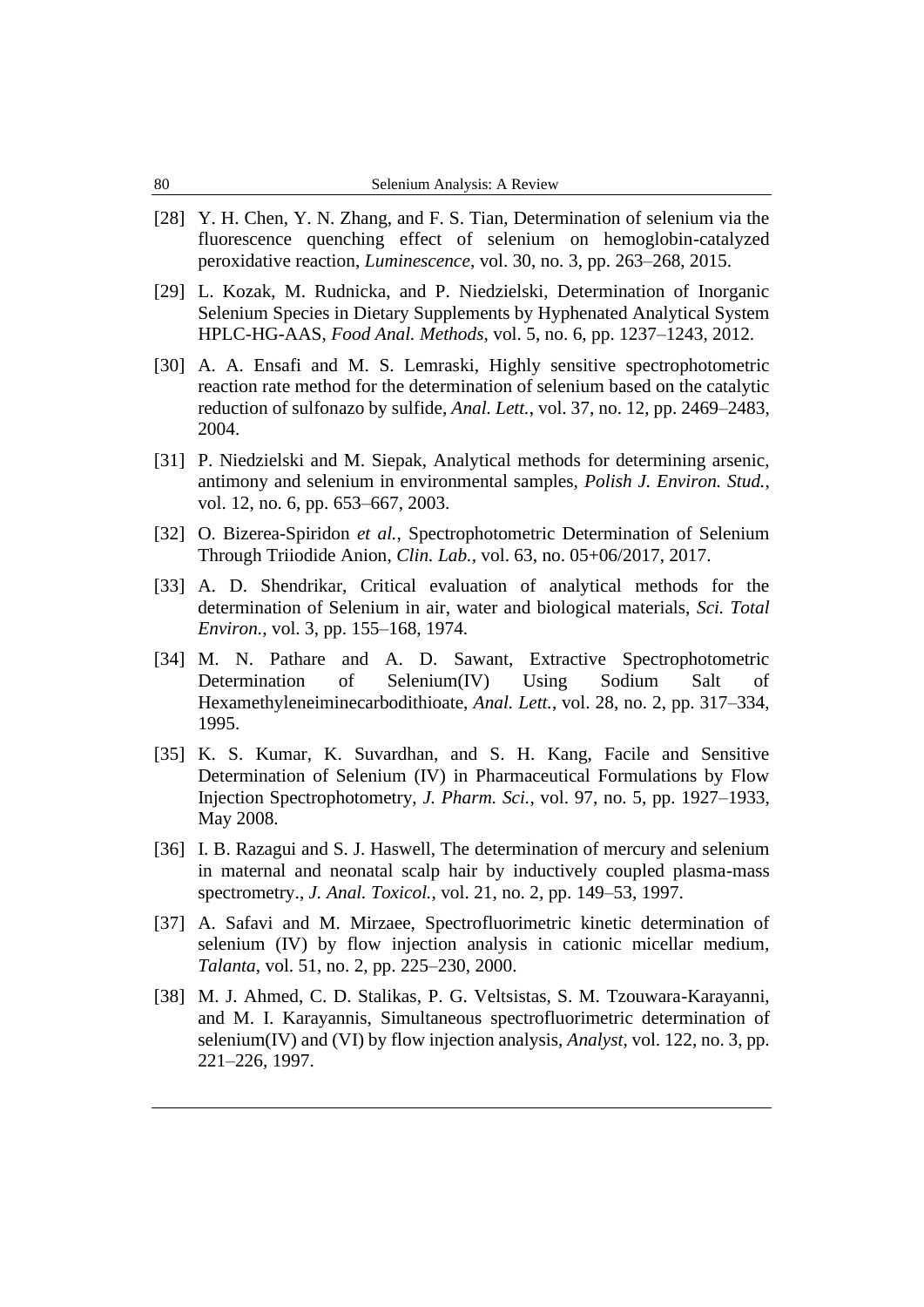- [39] P. E. Carrero and J. F. Tyson, Flow injection determination of selenium by successive retention of Se(IV) and tetrahydroborate(III) on an anionexchange resin and hydride generation electrothermal atomization atomic absorption spectrometry with in-atomizer trapping. Part 1. Method deve, *Spectrochim. acta, Part B At. Spectrosc.*, vol. 53, no. 14, pp. 1931–1943, 1998.
- [40] V. Stibilj, D. Mazej, and I. Falnoga, A study of low level selenium determination by hydride generation atomic fluorescence spectrometry in water soluble protein and peptide fractions, *Anal. Bioanal. Chem.*, vol. 377, no. 7–8, pp. 1175–1183, 2003.
- [41] I. Busheina, M. Abobaker, E. Aljurmi, and A. Etorki, Analytical Determination of Selenium in Environmental Samples Using Hydride Generation Coupled to Atomic Absorption Spectroscopy, *J. Environ.*, vol. 3, no. 2, 2016.
- [42] H. Narasaki and J. Y. Cao, Determination of arsenic and selenium by hydride generation atomic- absorption spectrometry using a gas-liquid separator and a dehydration trap, *Microchem. J.*, vol. 53, no. 1, pp. 18–25, 1996.
- [43] W. T. Self, M. D. Wolfe, and T. C. Stadtman, Cofactor determination and spectroscopic characterization of the selenium-dependent purine hydroxylase from Clostridium purinolyticum, *Biochemistry*, vol. 42, no. 38, pp. 11382– 11390, 2003.
- [44] N. Campillo, P. Viñas, I. López-García, and M. Hernández-Córdoba, Selenium determination in biological fluids using Zeeman background correction electrothermal atomic absorption spectrometry, *Anal. Biochem.*, vol. 280, no. 2, pp. 195–200, 2000.
- [45] M. Pettine, T. J. McDonald, M. Sohn, G. A. K. Anquandah, R. Zboril, and V. K. Sharma, A critical review of selenium analysis in natural water samples, *Trends Environ. Anal. Chem.*, vol. 5, pp. 1–7, 2015.
- [46] P. Sharifian and A. Aliakbar, Determination of  $Se(iv)$  by adsorptive cathodic stripping voltammetry at a Bi/Hg film electrode, *Anal. Methods*, vol. 7, no. 5, pp. 2121–2128, 2015.
- [47] R. R. Greenberg, P. Bode, and E. A. De Nadai Fernandes, Neutron activation analysis: A primary method of measurement, *Spectrochim. Acta - Part B At. Spectrosc.*, vol. 66, no. 3–4, pp. 193–241, 2011.
- [48] M. B. A. Vasconcellos *et al.*, Determination of mercury and selenium in biological samples by neutron activation analysis, *J. Trace Microprobe Tech.*, vol. 20, no. 4, pp. 527–538, 2002.